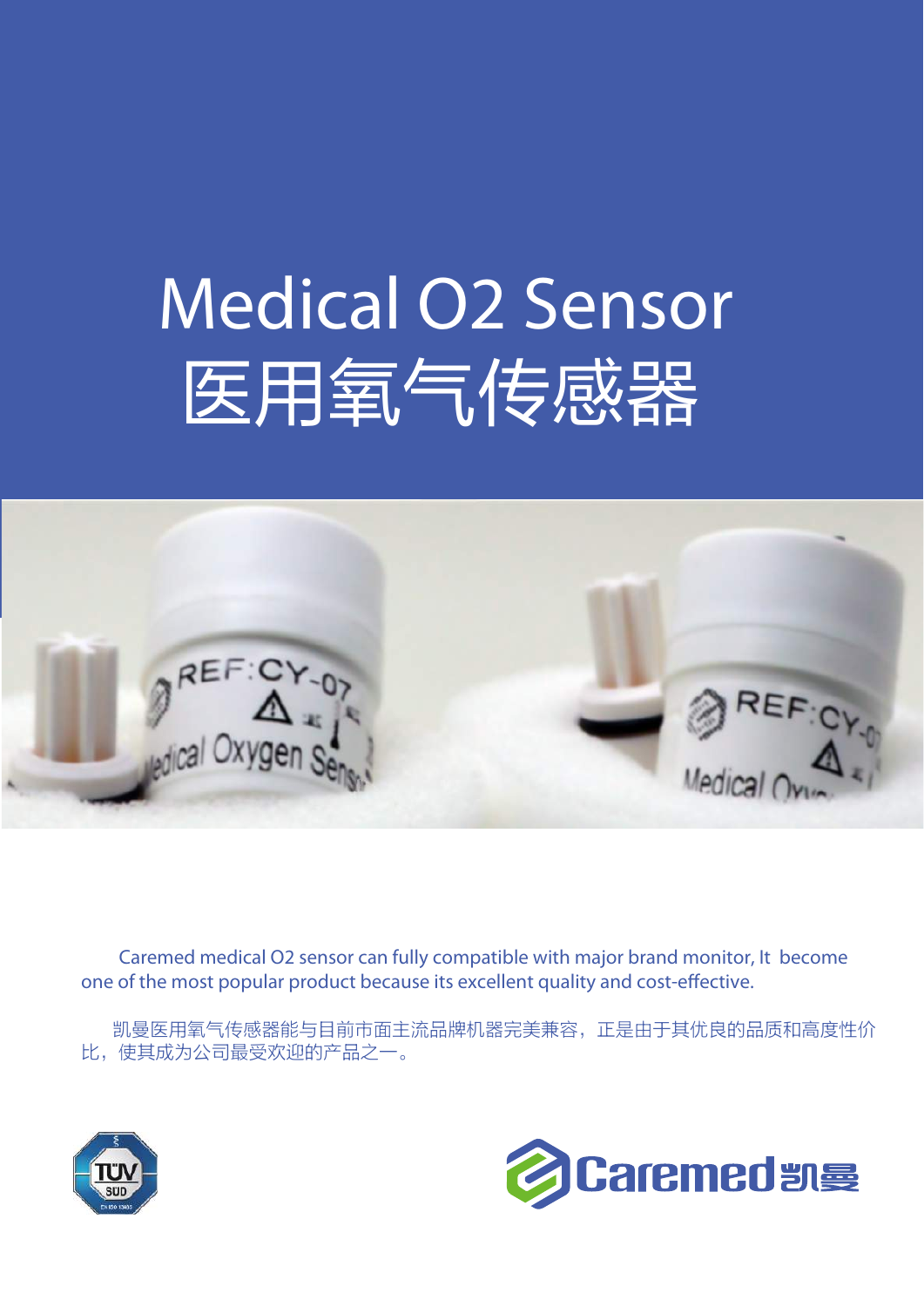| Caremed |                                 |                                                                                                                                                                                                                                                                                                                                                                                                                                                                                                                                                                                                                             | <b>Medical O2 Sensor</b><br>医用氧气传感器                                                                    |
|---------|---------------------------------|-----------------------------------------------------------------------------------------------------------------------------------------------------------------------------------------------------------------------------------------------------------------------------------------------------------------------------------------------------------------------------------------------------------------------------------------------------------------------------------------------------------------------------------------------------------------------------------------------------------------------------|--------------------------------------------------------------------------------------------------------|
|         | P/N<br>型号                       | <b>Compatible Brand</b><br>兼容机器                                                                                                                                                                                                                                                                                                                                                                                                                                                                                                                                                                                             | <b>Features</b><br>特性                                                                                  |
| $CY-01$ | <b>@SZCaremedat®</b><br>$CY-01$ | .Analytical Industries (PSR-11-915)<br>.City Technologies (MOX-6)<br>Drager Cells (6803290)<br>.Envitec Cells (OOM101)<br>.GE-Datex-Ohmeda Cells (0237-2034-700)<br>.GE-Datex-Ohmeda Instrum (Excel 210-7800, Excel 7800,<br>Modulus 7800, 4700 Oxicap, 510, 051, 205, 125, 5140, 5200, 5250, 5250 RMG,<br>5400, 7200, 7800, 7810 Vent, S5172802)<br>.Hamilton Cells (HM-10)<br>.Hudson-RCI Cells (5556)<br>.Maxtec (Max-1)<br>.MSA Cells (655264, 655263)<br>.Nuova (E-15/0)<br>.Teledyne Cells (R-15)<br>.Teledyne Instruments (#C-41131)<br>.Viamed (R-15)                                                               | <b>Connector: Gold plated Slip</b><br><b>Rings</b><br>Response time:<17s<br>Warranty: 12 months        |
| $CY-02$ | <b>@SZCaremedat®</b><br>$CY-02$ | .Analytical Industries (PSR-11-915-2)<br>.Drager Cells (6850645, 6803290)<br>.Envitec Cells (OOM101)<br>.Drager Instruments (Narkomed1A,2,2B,3,4,6000,Babylog 8000, SA2<br>Anaesthesia Mach, Evita, Evita 2, Evita 4, Evita 2 Dura, Fabius, Fabius GS, Oxydig,<br>Oxycom 100D, PM8030, I-8000, Incubator 8000IC, Anemone)<br>.Envitec Cells (OOM201)<br>.GE-Datex-Ohmeda Cells (6051-000-224)<br>.Hamilton Cells (HM-14, HM-13)<br>.Hudson-RCI Cells (5557, V-14)<br>.Maxtec (Max-11)<br>.MSA Cells (655263, 655264)<br>.Nuova (E-15/2)<br>.Teledyne Cells (R-23MED)<br>Teledyne Instruments (#C-61339).<br>.Viamed (R-23V) | <b>Connector: Gold plated Slip</b><br><b>Rings</b><br>Response time:<12s<br><b>Warranty: 12 months</b> |
| $CY-03$ | SZCaremedaM<br>$CY-03$          | .Envitec Cells (OOM202-1)<br>.GE-Datex-Engstrom(Elvira, Erica)<br>.GE-Datex-Ohmeda Cells (6051-0000-217)<br>.Hamilton Cells (HM-11)<br>.Hudson-RCI Cells (5557, V-11)<br>.Maxtec (Max-13)<br>.MSA Cells (406931)<br>.MSA Instruments (Mini-Oxl-III)<br>.Nuova (E-17/J)<br>.Taema Instruments (Eole, Cesar)<br>.Teledyne Instruments (#B 62321)<br>.Viamed (R-41V)                                                                                                                                                                                                                                                           | Connector: 3.5mm mono jack<br>Response time:<12s<br>Warranty: 12 months                                |
| $CY-04$ | SZCaremed sta<br>$CY-04$        | .City Technologies (MOX-9)<br>.Envitec Cells (OOM202)<br>.GE-Datex-Ohmeda Cells (6051-0000-222)<br>.Maxtec (Max-12)<br>.MSA Cells (472062, 470644)<br>.Nuova (E-17/M)<br>.Siemens Cells (9004979)<br>.Siemens Instruments (Ventilators: Servo 900/C/D, Servo 700/710,<br>Servo 300, V710 300)<br>.Taema Instruments (YR049700,Cesar2, Horus)<br>.Teledyne Cells (R-24Med)<br>.Teledyne Instruments (TED 160, TED190)<br>.Viamed (R-24Med)                                                                                                                                                                                   | Connector: Gold plated 3 pin<br>molex<br>Response time:<12s<br>Warranty: 12 month                      |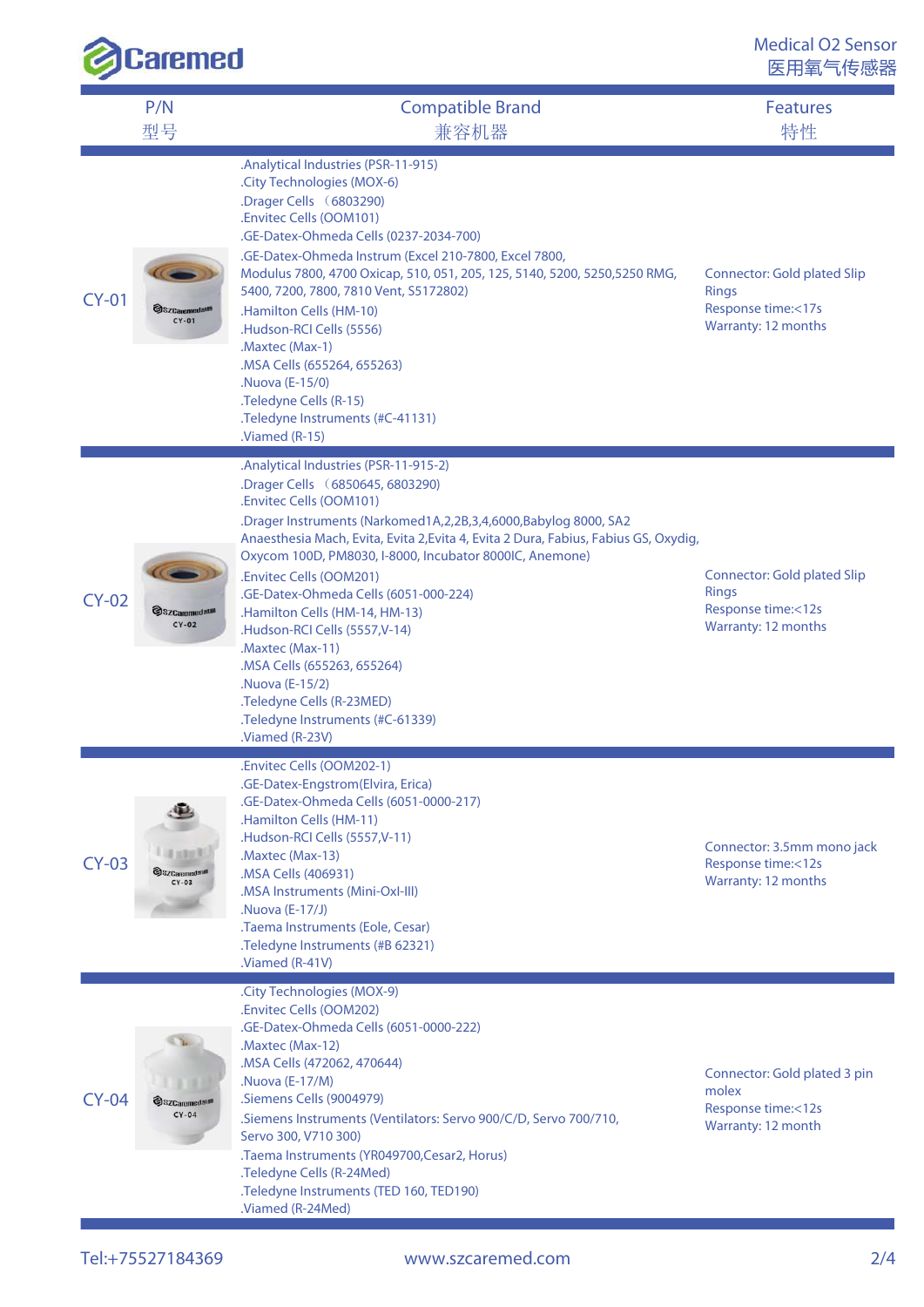| <b>Caremed</b> |                                    |                                                                                                                                                                                                                                                                                                                                                                                                   | <b>Medical O2 Sensor</b><br>医用氧气传感器                                                            |
|----------------|------------------------------------|---------------------------------------------------------------------------------------------------------------------------------------------------------------------------------------------------------------------------------------------------------------------------------------------------------------------------------------------------------------------------------------------------|------------------------------------------------------------------------------------------------|
|                | P/N<br>型号                          | <b>Compatible Brand</b><br>兼容机器                                                                                                                                                                                                                                                                                                                                                                   | <b>Features</b><br>特性                                                                          |
| $CY-05$        | SZCaremed star<br>$CY-05$          | .Analytical Industries (PSR-11-33)<br>.Envitec Cells (OOM107)<br>.Hamilton Cells (HM-01)<br>.Hamilton Instruments (Veolar, Amadeus, Aladin)<br>.Hudson-RCI Cells (5568,C1,V-01)<br>.Hudson-RCI Instruments(5525,5528,5529,5550,5552)<br>.Maxtec (Max-19)<br>MSA Cells (478841,4859)<br>.Nuova (E-33/0)<br>.Taema Instruments (KV050501,Oxy2100)<br>.Teledyne Cells (T1/T2)<br>$N$ iamed (T-1/T-2) | <b>Connector: Gold plated Slip</b><br>rings on PCB<br>Response time:<20s<br>Warranty: 12 month |
| $CY-06$        |                                    | .Analytical Industries (PSR-11-33-2)<br>.Envitec Cells (OOM107-2)<br>.Hudson-RCI Cells (5569, V-02)<br>.Maxtec (Max-18)<br>.MSA Cells (485905,655262)<br>.Nuova (E-33/1)<br>.Teledyne Cells(C2R)<br>.Viamed (C-2R)                                                                                                                                                                                | Connector: Two wires with plug<br>on PCB<br>Response time:<20s<br>Warranty: 12 month           |
| $CY-07$        | SZCaremeda <sup>s</sup><br>$CY-07$ | .Analytical Industries (PSR-11-77)<br>.City Technologies (MOX-4)<br>.Envitec Cells (OOM105)<br>.GE-Datex-Ohmeda Cells (6051-0000-219)<br>.Hamilton Cells (HM-03)<br>.Hudson-RCI Cells (5558, V-03)<br>.Maxtec (Max-17)<br>.MSA Cells (804674)<br>.Nuova (E-77/0)<br>.Teledyne Cells (T-7)<br>.Teledyne Instruments (TED 60T,TED 191T,<br>TED 200T, TED 200T7)<br>.Viamed (T-7)                    | Connector: RJ11 Plug 4PAC<br>Response time:<8s<br>Warranty: 12 month                           |
| <b>CY-07S</b>  |                                    | .City Technologies (MOX-3)<br>.Maxtec (Max-3)<br>.Nuova (E-77/0S)                                                                                                                                                                                                                                                                                                                                 | Connector: RJ11 Plug 4PAC<br>Response time:<15s<br>Warranty: 12 month                          |
| $CY-08$        | <b>SZCareme</b><br>$CY-08$         | .Drager Instruments (I-8000)<br>.Envitec Cells (OOM104)<br>.Maxtec (Max-11i)<br>.Nuova (E-8000)                                                                                                                                                                                                                                                                                                   | Connector: 3X gold plated slip-<br>rings<br>Response time:<12s<br>Warranty: 12 month           |
| <b>CY-09</b>   |                                    | .Envitec Cells (OOM202-2)<br>.Maxtec (Max-14)<br>.MSA Cells (806572)<br>.MSA Instruments (Mini-Ox IA)<br>.Nuova (E-09/0)                                                                                                                                                                                                                                                                          | Connector: Molex 3 pin<br>Response time:<12s<br>Warranty: 12 month                             |
| $CY-10$        |                                    | .Analytical Industries (PSR-11-915-4)<br>.Envitec Cells (OOM110)<br>.GE-Datex-Engstrom(Modulus Se7900)<br>.GE-Datex-Ohmeda Cells (6050-0004-110)<br>.GE-Datex-Ohmeda Instrum (Excel2107900,<br>Modulus Se1700, Smart Vent, S-5, Aespire/Advance, Airsys, Aestiva (3000)<br>Maxtec (Max-10)<br>.Nuova (E-15/4)<br>.Teledyne Cells (R-30MED)<br>.Viamed (R-30V)                                     | Connector: Modular jack, 6P4C<br>Response time:<12s<br>Warranty: 12 month                      |